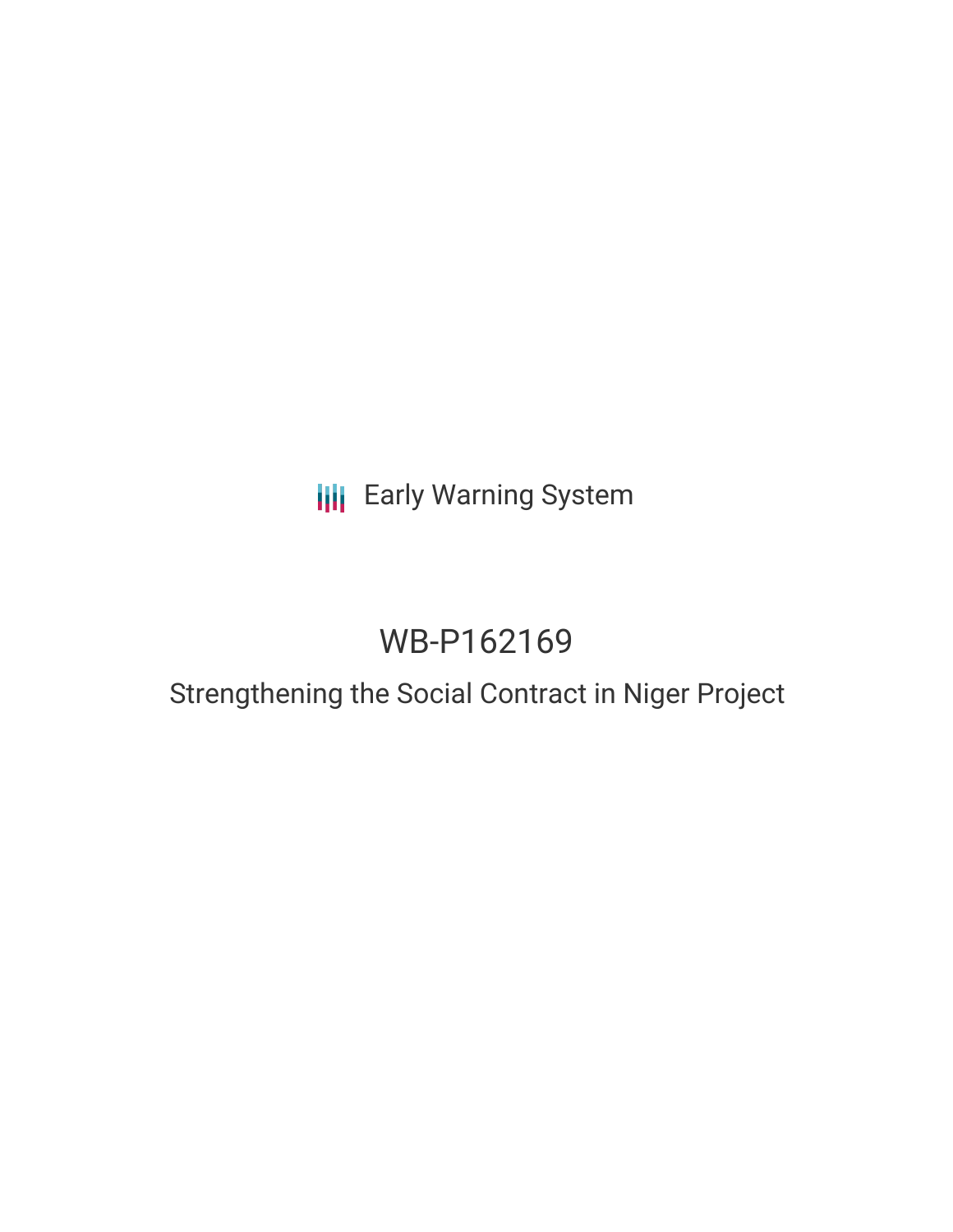

## Early Warning System Strengthening the Social Contract in Niger Project

#### **Quick Facts**

| <b>Countries</b>              | Niger           |
|-------------------------------|-----------------|
| <b>Financial Institutions</b> | World Bank (WB) |
| <b>Status</b>                 | Proposed        |
| <b>Bank Risk Rating</b>       | C.              |
| <b>Borrower</b>               | Oxfam Novib     |
| <b>Sectors</b>                | Finance         |
| <b>Project Cost (USD)</b>     | \$0.80 million  |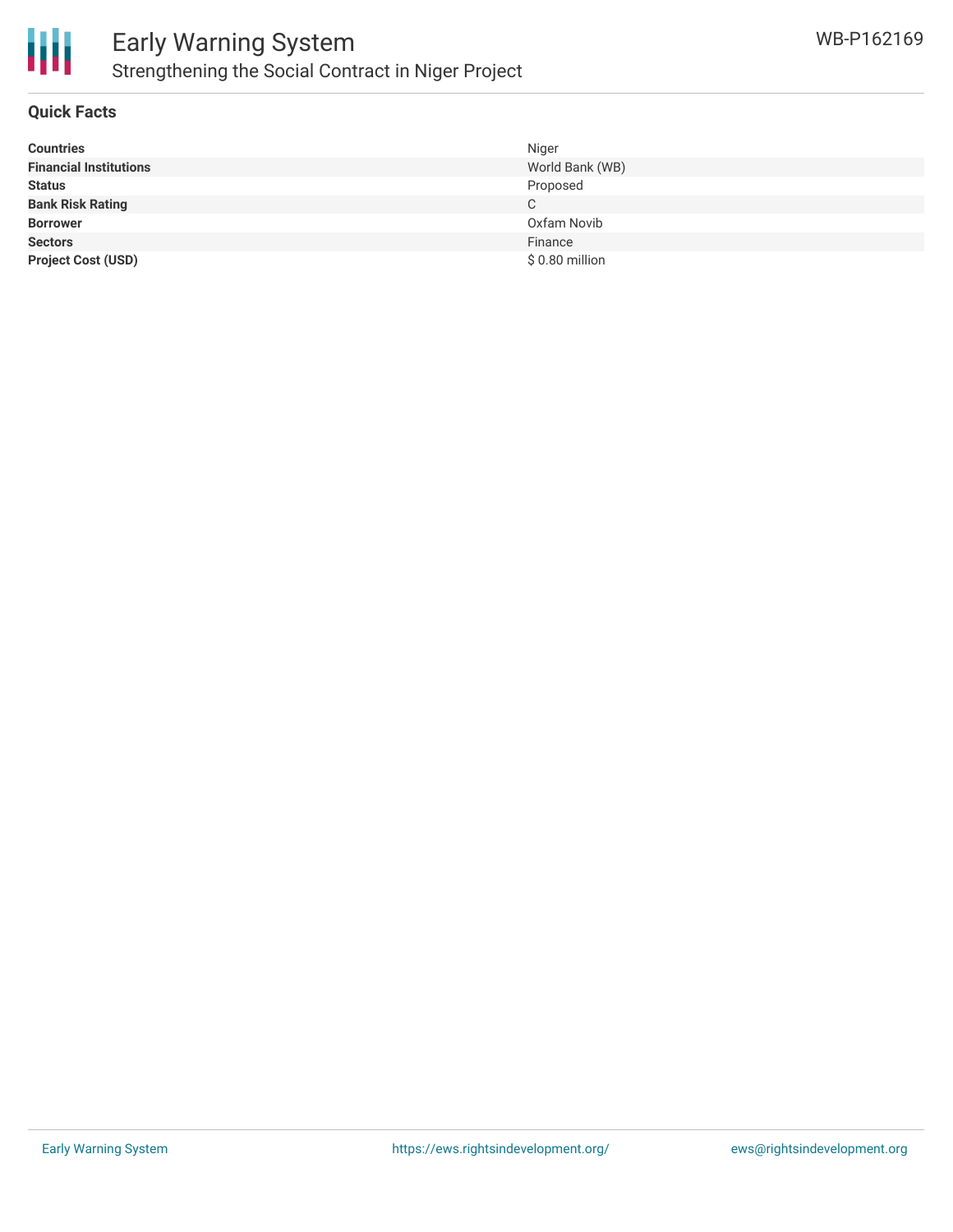

### **Project Description**

The project's development objective is to contribute to increasing public budget and basic public services' responsiveness and accountability in Niger.

Key results of this project include;

-Increased number of regional and locally elected officials using information produced through social accountability tools to improve their engagement with national level authorities.

-Increased number of regional and locally elected officials able to improve budgetary allocations using social accountability tools.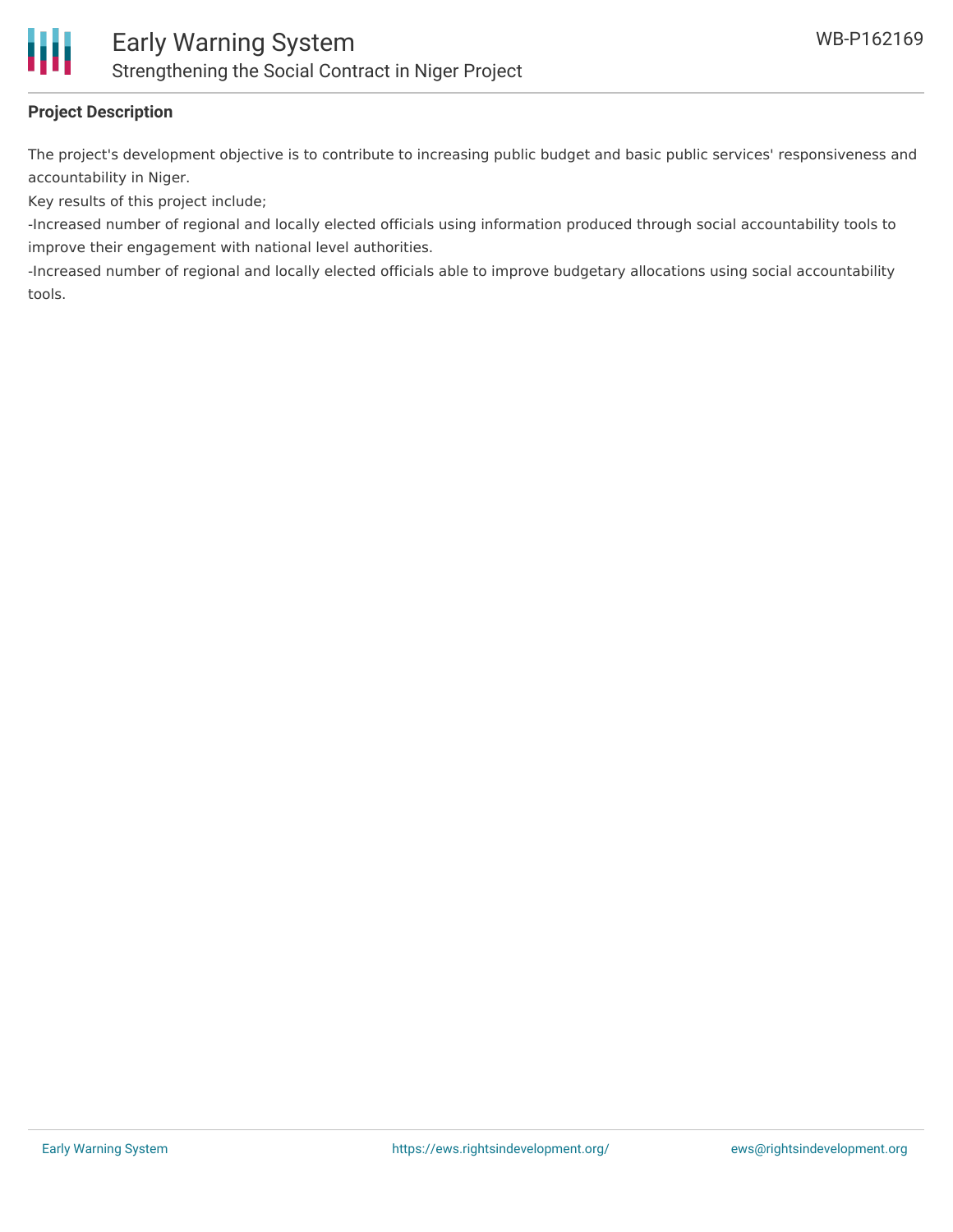

## Early Warning System Strengthening the Social Contract in Niger Project

### **Investment Description**

World Bank (WB)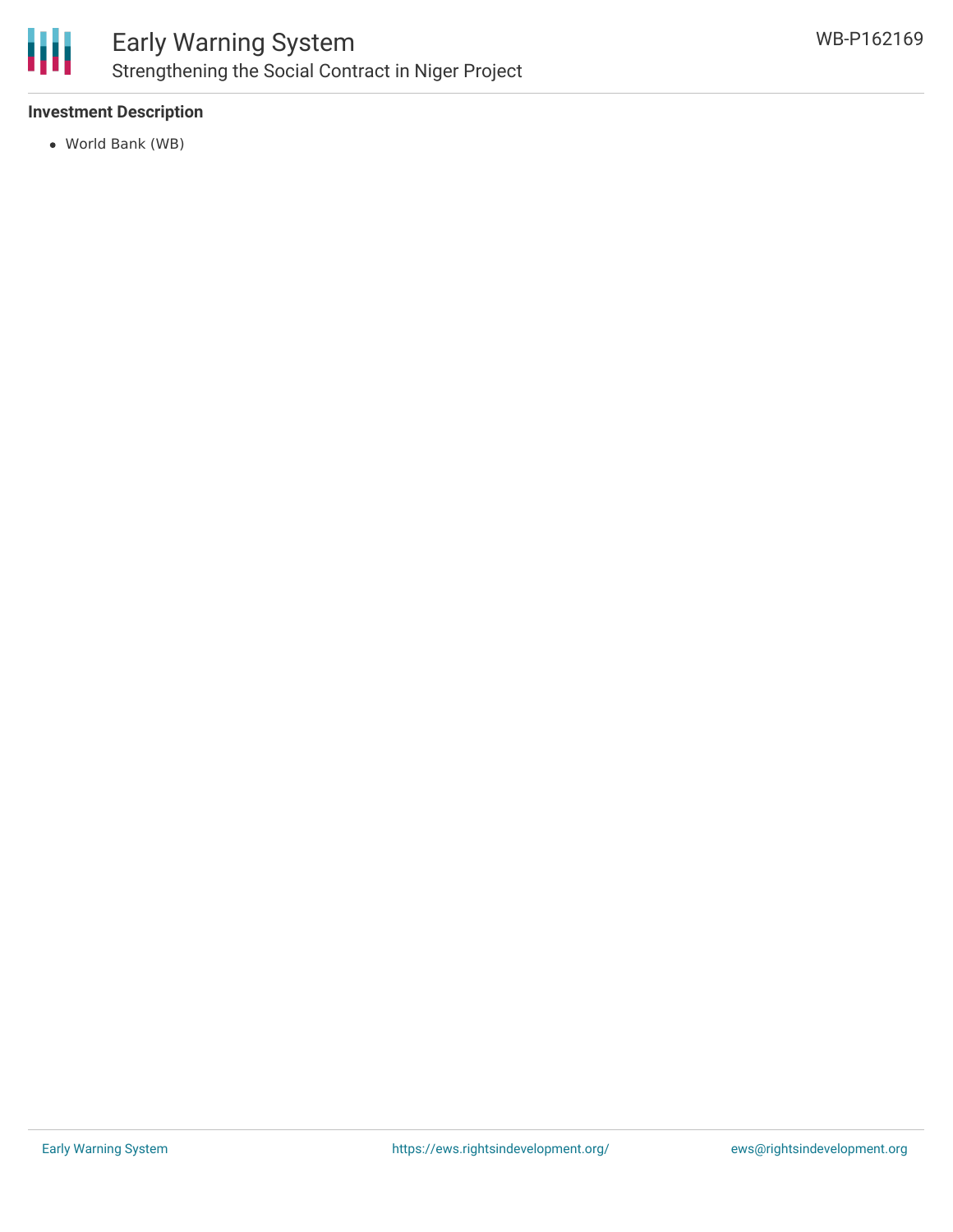

### **Contact Information**

ACCOUNTABILITY MECHANISM OF WORLD BANK

The World Bank Inspection Panel is the independent complaint mechanism and fact-finding body for people who believe they are likely to be, or have been, adversely affected by a World Bank-financed project. If you submit a complaint to the Inspection Panel, they may investigate to assess whether the World Bank is following its own policies and procedures for preventing harm to people or the environment. You can contact the Inspection Panel or submit a complaint by emailing ipanel@worldbank.org. You can learn more about the Inspection Panel and how to file a complaint at: http://ewebapps.worldbank.org/apps/ip/Pages/Home.aspx.